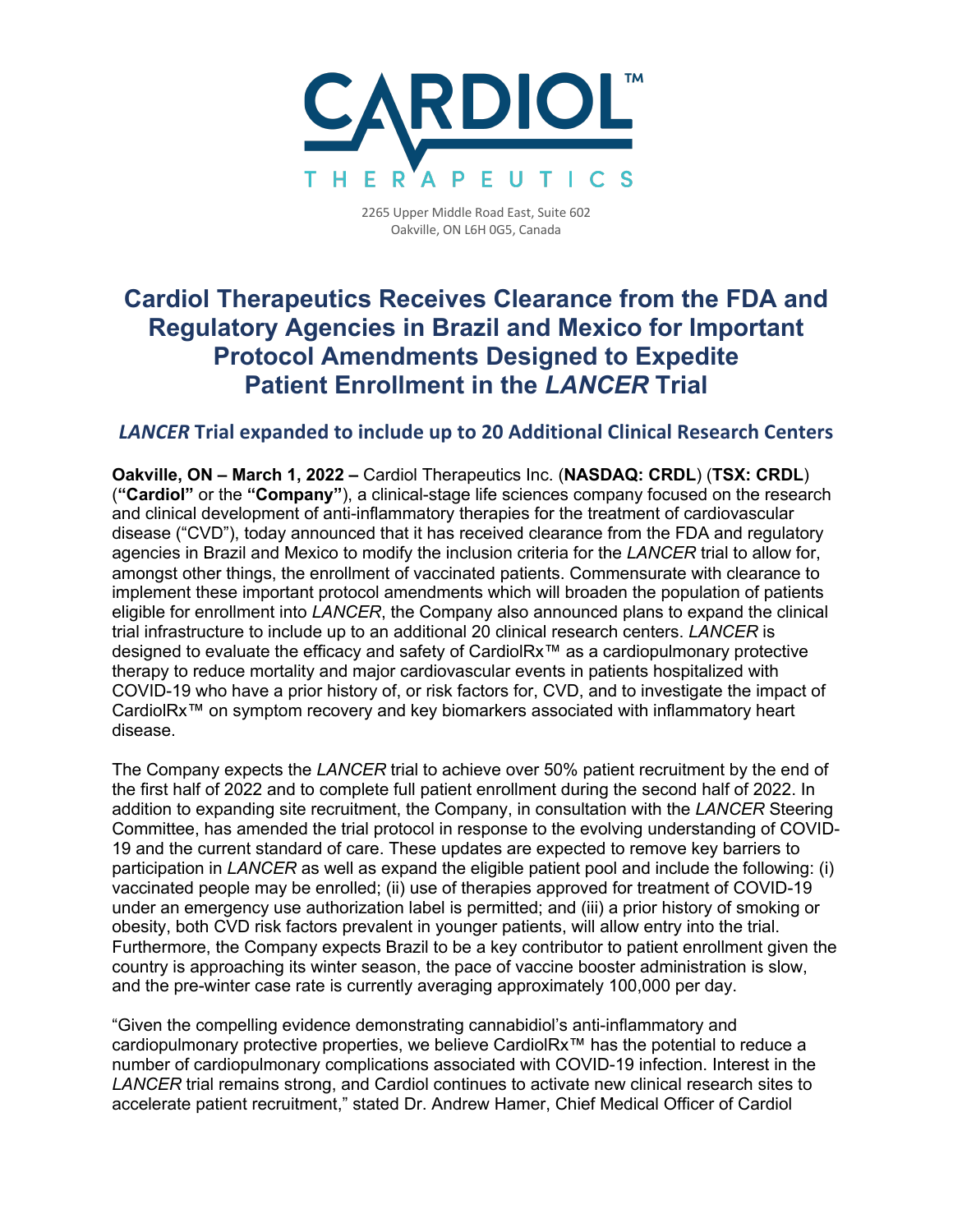Therapeutics. "The repeated waves of COVID-19 outbreaks coupled with inconsistent vaccine and vaccine booster uptake, underscore the need for therapeutics for high-risk patient populations, particularly those with significant CVD risk factors. Despite challenges resulting from ongoing changes to the standard of care, we are confident that the recently cleared protocol amendments will help ensure our *LANCER* patient enrollment targets are achieved."

The *LANCER* trial was designed and is being overseen by an independent Steering Committee, consisting of international thought leaders in inflammatory heart disease. In addition to investigating the cardiopulmonary protective properties of CardiolRx™ in high-risk COVID-19 patients, the trial is expected to generate invaluable clinical data to further elucidate the therapeutic potential of CardiolRx™ in the treatment of other inflammatory cardiac disorders, including acute myocarditis and heart failure.

Patients with COVID-19 primarily present with respiratory symptoms which can progress to bilateral pneumonia and serious pulmonary complications. It is now recognized that the impact of the SARS-COV-2 virus that causes COVID-19 is not limited to the pulmonary system. Individuals with pre-existing CVD or who have CVD risk factors (such as diabetes, hypertension, obesity, smoking history, dyslipidemia, or age greater than 64) are at substantially greater risk for a more severe course and higher mortality. Moreover, people who have had COVID-19 have an increased risk and burden for adverse cardiovascular outcomes (such as acute myocardial infarction, dysrhythmias, pulmonary embolism, pericarditis, myocarditis, stroke, and heart failure) up to one year following their COVID-19 diagnosis. A therapeutic strategy to prevent or limit the number or severity of both pulmonary and cardiovascular complications will improve the socioeconomic burden of this disease.

### **About Cardiol Therapeutics**

Cardiol Therapeutics Inc. (NASDAQ: CRDL) (TSX: CRDL) is a clinical-stage life sciences company focused on the research and clinical development of anti-inflammatory therapies for the treatment of cardiovascular disease ("CVD"). The Company's lead product, CardiolRx™, is an oral cannabidiol formulation pharmaceutically manufactured under cGMP that is being investigated in a Phase II/III outcomes study (the *LANCER* trial). The *LANCER* trial is designed to evaluate the efficacy and safety of CardiolRx™ as a cardioprotective therapy to reduce mortality and major cardiovascular events in patients hospitalized with COVID-19 who have a prior history of, or risk factors for, CVD, and to investigate the influence CardiolRx™ has on key markers of inflammatory heart disease.

Cardiol has also received clearance from the FDA for its Investigational New Drug application for a Phase II international trial that will investigate the anti-inflammatory and anti-fibrotic properties of CardiolRx<sup>™</sup> in acute myocarditis, a condition caused by inflammation in heart tissue, which remains a leading cause of sudden cardiac death in people under 35 years of age. In addition, Cardiol is developing a subcutaneous formulation of CardiolRx™ for the treatment of inflammation in the heart that is associated with the development and progression of heart failure.

For more information about Cardiol Therapeutics, please visit cardiolrx.com.

#### *Cautionary statement regarding forward-looking information:*

*This news release contains "forward-looking information" within the meaning of applicable securities laws. All statements, other than statements of historical fact, that address activities, events, or*